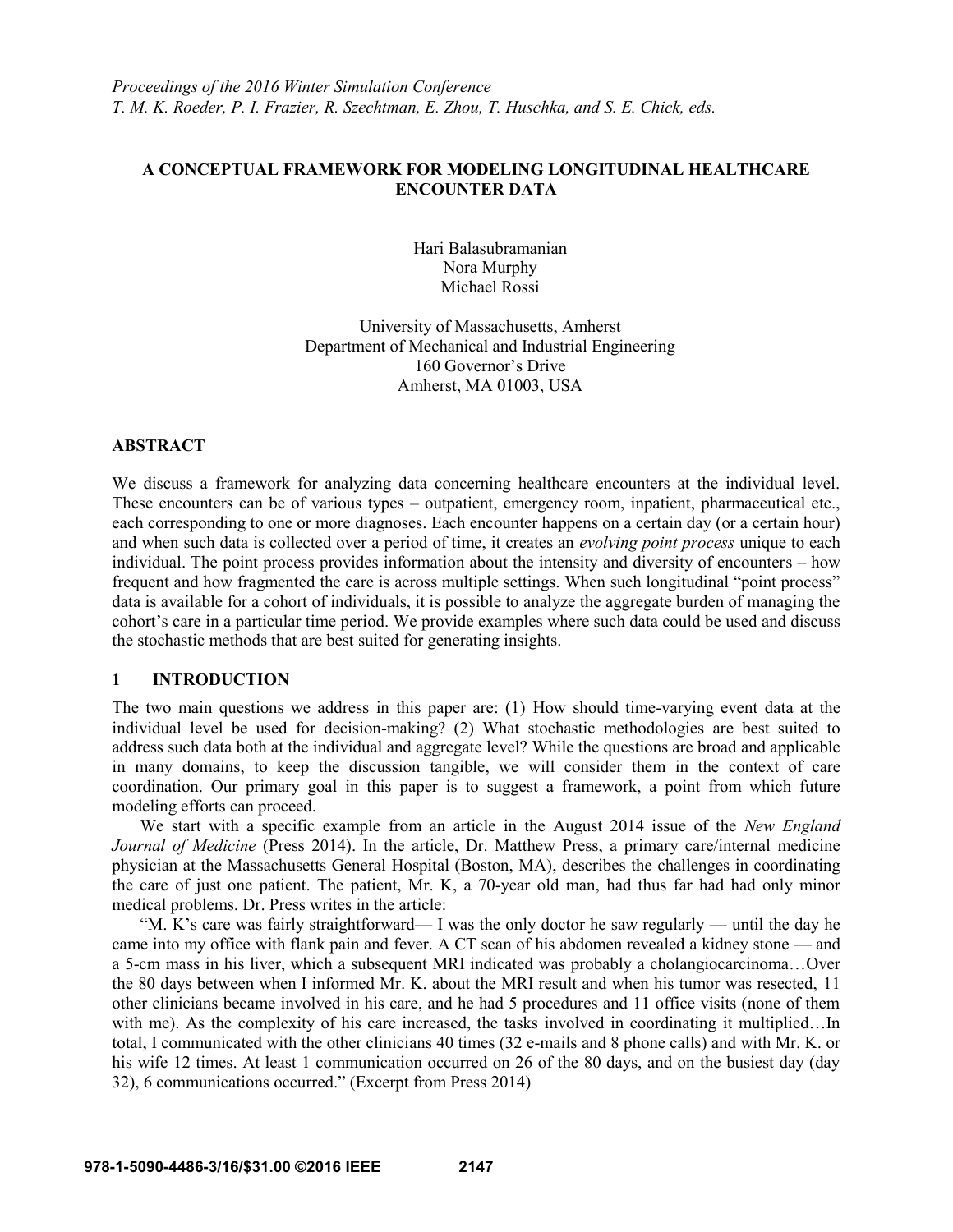The article provides an animation of how the care evolved for Mr. K. The animation shows the patient gradually getting linked to a network of clinicians in the 80-day time period: a urologist, a surgeon, a hematologist, a neurologist, a lab technician, a gastroenterologist, an interventional radiologist, an oncologist, a cardiologist, a pathologist, and a social worker. As the patient's primary care physician and responsible for his safety and overall care, Dr. Press had to closely track what happened to Dr. K.

We could also visualize Mr. K's healthcare encounters as an *longitudinally evolving point process*, described by a simple dot plot in Figure 1. The dot plot is not the actual process because we do not have the timeline that Press (2014) developed; rather it is a conceptualization of what happened. Mr. K had the occasional healthcare visit with Dr. Press, but experiences a sudden burst of encounters. Each encounter generates a point on the timeline. The different shapes indicate different encounter types with various specialists. The diamond shape might indicate a visit with a gastroenterologist, the circular shape a visit with the lab technician, the square shape a visit with the PCP, and so on. The situation was resolved in the 80-day period after which Mr. K now returns to his normal, pre-escalation visit intensity.



80-day escalation period

Figure 1: A conceptual illustration of a longitudinally evolving point process.

We define a point-process formally as follows. Consider a discretized timeline, where the equal size intervals are indexed by *t*. In this paper, we use a day as the smallest interval. The length of our timeline, *T*, is set to a reasonably long time period, say 730 days (2 years). So *t* runs from 1 to *T*. Let the set *E*, indexed by *e*, represent the types of events that an individual can experience. For example, a doctor's office visit event needs to be distinguished from an emergency room event. A point process for an individual is fully described by a binary parameter  $B_{e,t}$  (for all *e* and *t*) where  $B_{e,t} = 1$  if event of type *e* happened in time interval *t* and 0 otherwise.

The advantage of creating a point process for each individual is that the individual's history is visualized, allowing the clinicians to infer the sequence of events from the patient's perspective, the time elapsed between successive events, and thereby provide customized care and treatment. Each point in the timeline potentially represents value-added information that requires the attention of one or more providers. To avoid the possibility of duplication and medical errors, each specialist/clinician involved in the patient's care will have to invest time in understanding the information generated by each encounter. For example, the patient might have been prescribed medications that conflict with each other, raising the possibility of a complication or adverse event. The more diverse the event types in a particular time period, the more time a provider has to spend in coordinating care. In the above example, Dr. Press had communicate with the patient and numerous other specialists by phone and email (32 emails and 8 phone calls), in addition to spending time evaluating diagnostic results.

Thus the greater the frequency and diversity of encounters (i.e. if more specialists/clinicians are involved), the greater the chance of safety risks, and the greater the capacity burden on the clinicians in the health system.

Longitudinal point process data for each patient makes it possible to quantify the frequency and diversity of encounters over time. It can provide a more holistic perspective unavailable in encounter based or provider based data sets. For example, if we had a dataset that pertains only to the surgical procedures, we would not know of what other conditions or events happened to the patients who underwent the procedures. The analysis of longitudinal data makes possible to test if recurring patterns can be identified for at risk, expensive, or high utilizing patients. If such patterns do exist, then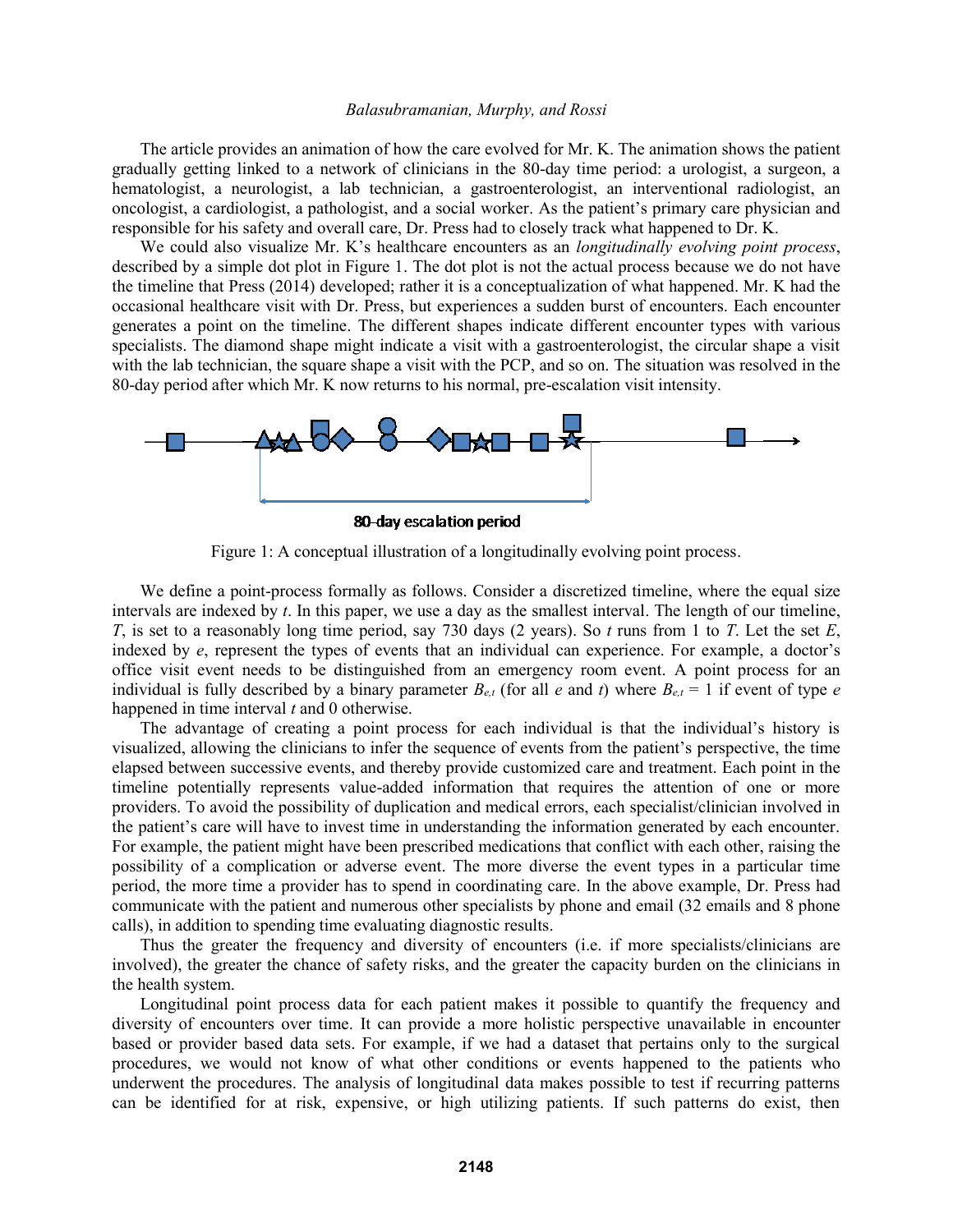interventions can be tried earlier to improve patient care. Longitudinal data can be used to inform clinical decisions for individual patients: for example, observing the history of events in real time, a clinician may decide call a specialist or change the patient's medications. When longitudinal data is assembled for a cohort of patients, the demand distribution for different events in the health system (ER, primary care and specialty care, inpatient) in a given time period can be estimated. This can help with capacity planning at the level of the entire health system.

The literature most relevant to this paper is the stochastic theory on point processes. The Poisson process is the most basic type of point process and widely used. Palm-Khintchine's theorem (Heyman and Sobel, 2003) states that when sufficiently many independent point processes (not necessarily Poisson) are aggregated, the the count of events in a particular time interval (obtained by superposition) begins to approach a discrete Poisson distribution. This property is relevant when we are concerned with a cohort of patients. Also relevant is the medical decision making literature in which disease progression or transition between a patient's health states are modeled as a Markov process. See Oghuzan et al (2009) for a tutorial and Maillart et al. (2008) for an application to breast cancer. While this literature too extensive to review here, to the best of our knowledge, a data-driven Markov modeling approach, which we propose in the paper, has not been used to analyze transitions between events in the health system and their implications for care coordination. The framework in Deo et al. (2013) comes closest in that it models disease progression and time between chronic care appointments for individual patients within a Markov Decision Process framework and a capacity constraint.

# **2 ESTIMATING LONGITUDINAL HISTORIES FROM THE MEDICAL EXPENDITURE PANEL SURVEY**

We now discuss how longitudinal histories on system-wide encounters can be constructed from a national dataset called the Medical Expenditure Panel Survey.

The Medical Expenditure Panel Survey (MEPS) is an extensive survey of the United States population and it is the most comprehensive source of information for health care utilization and costs. The survey began in 1996 and is often used as the primary source of data for extrapolating health care statistics for the entire country. A representative sample of the population is surveyed and information is collected regarding "demographic characteristics, health conditions, health status, use of medical services, charges and sources of payments, access to care, satisfaction with care, health insurance coverage, income, and employment" (see meps.ahrq.gov). Each individual remains in the survey for two years and all of their health events, are tracked and recorded during this period. This makes MEPS unique in that it is the only source of publicly available longitudinal patient data.

As an example, we consider the case of a 50-year old female from the MEPS 2011 and MEPS 2012 datasets. This patient had no emergency room events or hospitalizations in 2011. However she visited a doctor's office 42 times and had 198 prescription refills in that year which cost \$199,672; this appears to have been the primary contributor to her healthcare expenditures in 2011. Further, the office visits were not to a single provider, but to 8 different providers as seen the breakdown of the 42. In 2012, she had 57 doctor's office visits and 4 outpatient department visits (these usually refer to procedures) and 89 prescription refills.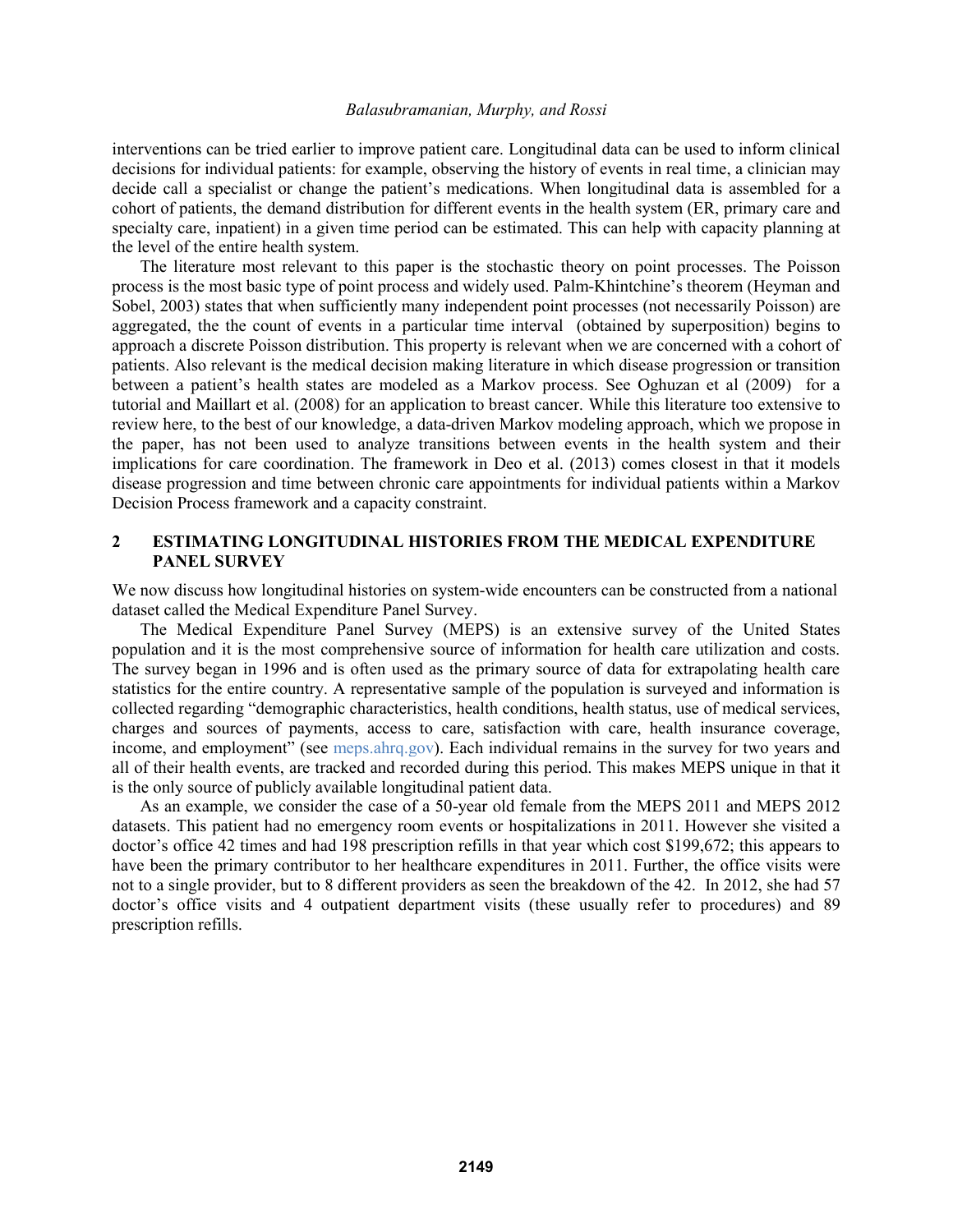

*Balasubramanian, Murphy, and Rossi*

Figure 2: Healthcare encounters for one individual surveyed in 2011 and 2012.

The MEPS dataset contains the exact date of each event. Thus we can create a timeline of healthcare encounters for the above individual for a 730-day (2-year) period. Approximately 16000 individuals are newly surveyed each year and the majority of them also stay on in the survey the following year. Thus it is possible to create 2-year timelines for each such individual. The vast majority of patient timelines are empty or sparse, since many patients are healthy. But a small percent of patients, such as the patient in Figure 2, generate a large number of encounters and costs. The point processes of these individuals therefore can be analyzed, their frequency and diversity can be quantified.

While MEPS can used to infer general patterns based on individuals surveyed in different parts of the US, it cannot be used to analyze a cohort of patients living in a particular city or small area. Large integrated health systems such as the VA, Mayo Clinic, Massachusetts General Hospital and academic medical centers, which provide the full range of health services (outpatient, emergency, inpatient, surgical) have electronic records that allow longitudinal histories to be created in real-time.

## **3 A DISCRETE TIME MARKOV CHAIN APPROXIMATION**

Once longitudinal histories become available, what methodologies are best suited to analyze them? Markov models are the most obvious choice to quantify a sequence of changes in time. Discrete, continuous time and semi-Markov process are all capable of quantifying such changes. In this paper, due to the discretized nature of our timelines (granularity of one day), we illustrate the methodology with Discrete Time Markov Chains (DTMCs). DTMCs typically assume time-homogeneous event rates and allow only for one step memory. As we saw in the introduction, point process data for an individual is unlikely to be time-homogeneous: the rate at which events happen is likely to change. Further, the process is not memoryless since an event triggers a sequence of other events in the immediate future. Nevertheless, the structure of a DTMC is reasonable first approximation to quantify the rate and diversity of care transitions.

Consider a framework in which the data available in MEPS (Section 2) is used to create a Discrete Time Markov Chain (DTMC) of transitions between different types of health encounters. For ease of exposition, we consider only office based visits (to primary care physicians and specialists), outpatient visits (for procedures), emergency department (ED) events, inpatient hospitalizations and home health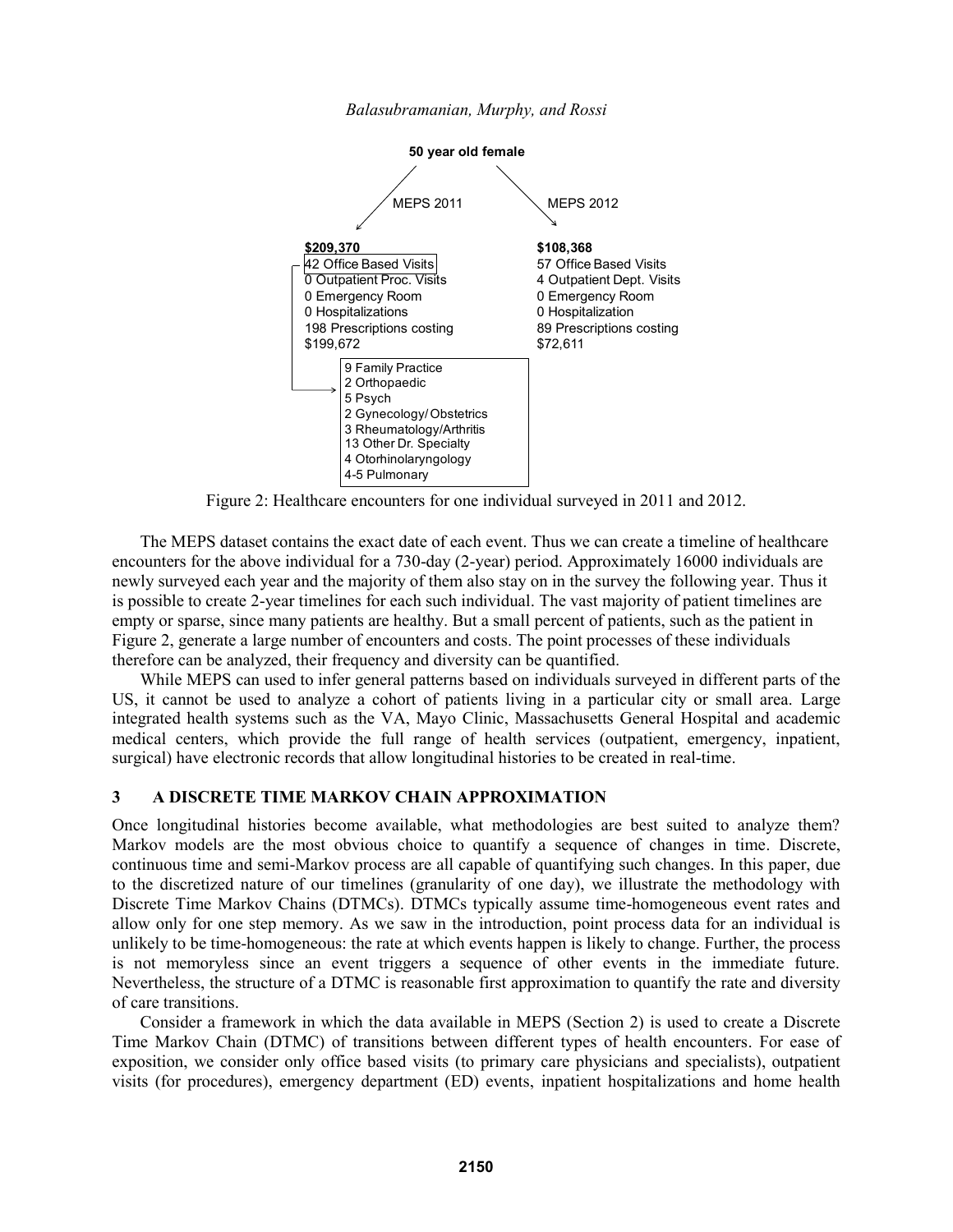events. More detail could easily be included in this framework, for example pharmaceutical events, and separate states for office-visits to each specialty.



Figure 3: States and Possible Transitions in the Discrete Time Markov Chain.

Figure 3 shows the states and the transition diagram. The discrete epoch when transitions happen can be assumed to be one day, however this can be shortened to half a day or even an hour if the exact hour the event happened is known. Sometimes multiple events can happen on the same day so a more granular transition epoch may be desirable. There are three main segments in the transition diagram: start/end waiting states, active states, and intermediate wait states. Each patient begins their survey period in the *start/end* state and then if they had a health event in their 2-year period, the patient will transition to the *beginning wait* state. If the patient transitions to the *beginning wait* state, they will wait there until their first event and then they will transition to that activity state. There are six activity states, one for each event type that MEPS tracks and a patient can only spend one day in an activity state. From the activity state, the patient will transition to the corresponding post\_activity state if the previous event was not the last for the survey period. Then from a post activity state, the patient can transition to any of the other activity states. This functionality holds true for all activity types besides inpatient. If a patient has an inpatient event, they will first transition to *inpatient* in then to *inpatient* for the duration of the hospital stay and then to *inpatient out* for the discharge and from *inpatient out* the patient will transition to *post\_inpatient.* If any event was the last health event for the patients 2-year study period, then they will transition from the activity state to the *end wait* state and they will stay there for remaining duration and then transition back to the *start/end* state. It is easier to understand figure 1 with the following rules:

- Each blue state is a state in which the patient is not actively utilizing the health system while the red states represent states in which the patient is using healthcare.
- Patients can only stay in oval shaped states for one day and they can stay in rectangular states for an indefinite period of time.
- Patients can only transition from an activity state to the corresponding wait state, but they can transition to any activity state from a wait state (excluding inpatient events).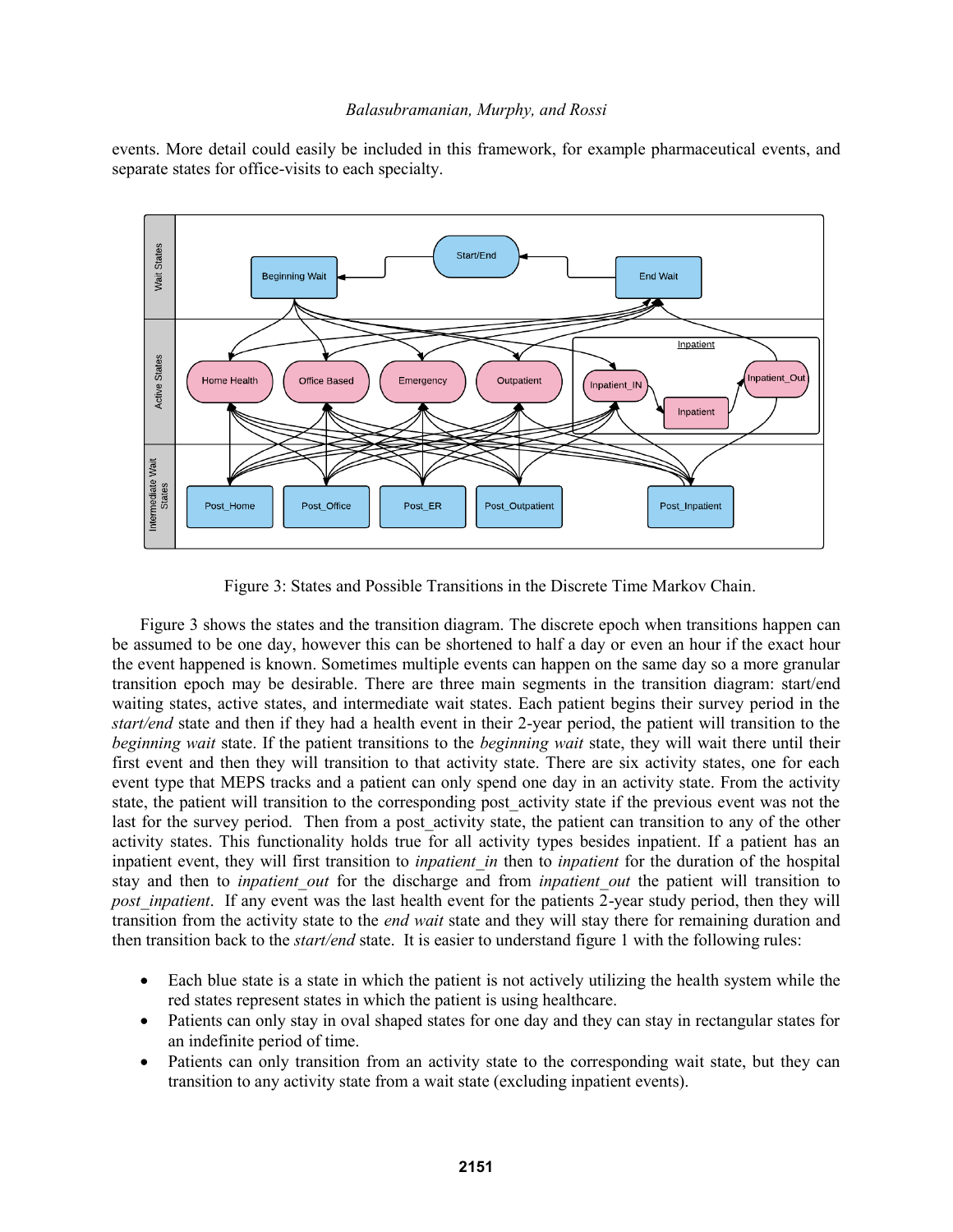Thus each individual surveyed in MEPS will follow a certain trajectory or a realization through this state diagram. We now provide a numeric illustration of how the DTMC would be parameterized for relatively healthy patient with the following point process in a 2-year period:

Start – 241 – Office Based Visit (Annual Exam) – 300 – Office Based Visit (Annual Exam) – 189 – End

The above point process can be interpreted as follows. The first day that an event can happen is Jan  $1<sup>st</sup>$ . In approximately 8 months (241 days after Jan  $1<sup>st</sup>$  : we assume that an epoch is 1 day), the above person visited a doctor/PCP's office for an annual checkup. In the Markov model, this would be equivalent to spending 241 days in the Beginning Wait state and then transitioning to the Office Based state where the patient stays for one day. Then the person transitions to Post Office state and stays there for 300 days, before having another annual exam in the second year. Finally the patient transitions to the End Wait state until the second year ends. In total there are  $365*2 = 730$  transitions. The transition count matrix which captures the number of times the individual moved from one state to another is shown in Table 1. Note that since the individual did not have any events other than two office based visits, the remaining states are unvisited and are therefore not part of the matrix. From the count of transitions, the conditional transition probabilities, that is the probability of going to state *j*, given that the person is currently in state *i* can be calculated. Let *S* represent the set of states and let *Cij* represent the number of transitions from state *i* to state *j*. Then the transition probability estimate is  $\frac{c_{ij}}{\sum_{j \in S} c_{ij}}$ .

For example the probability estimate of returning to an office visit, given that the individual is currently in the Post Office state is  $1/(1+299) = 1/300$ . The Begin Wait, Post Office and End Wait states together capture days when the patient did not have any events. Although, the example is simple, it is not stylized. A large percent of the US population does not use healthcare very much and their except for annual physical exams and their transition matrix will have a structure very similar to Table 1.

|                           | Start/End | Begin Wait | <b>Office Based Visit</b> | Post Office | End Wait |
|---------------------------|-----------|------------|---------------------------|-------------|----------|
| Start/End                 |           |            |                           |             |          |
| Begin Wait                |           | 241        |                           |             |          |
| <b>Office Based Visit</b> |           |            |                           |             |          |
| Post Office               |           |            |                           | 299         |          |
| End Wait                  |           |            |                           |             | 185      |

Table 1: DTMC matrix showing the count of transitions from one state to another .

For individuals who have multiple chronic conditions, we can expect to see a diverse set of encounters covering a larger set of states. The point process for one such patient may look as follows:

Start – 20 – Emergency – 7 – Emergency – 1 – Inpatient IN – 8 – Inpatient OUT – 10 – Office Based Visit (Primary Care) – 15 – Office Based Visit (Neurologist) – 14 – Office Based Visit (Neurologist) – 26 – Emergency – …..– Office Based Visit (Cardiologist) – 20 – Outpatient Visit (Cardiology Procedure) – 5 - Emergency – 1 – Inpatient IN – 4 – Inpatient OUT – 10 – End.

We see that the above individual had two emergency events in the very first month, the latter of which leads to an 8-day hospitalization. Ten days after the hospitalization, several office based visits happen with some number of days elapsing between successive visits. This goes on throughout the year. The  $2<sup>nd</sup>$  year ends with a 4-day inpatient hospitalization.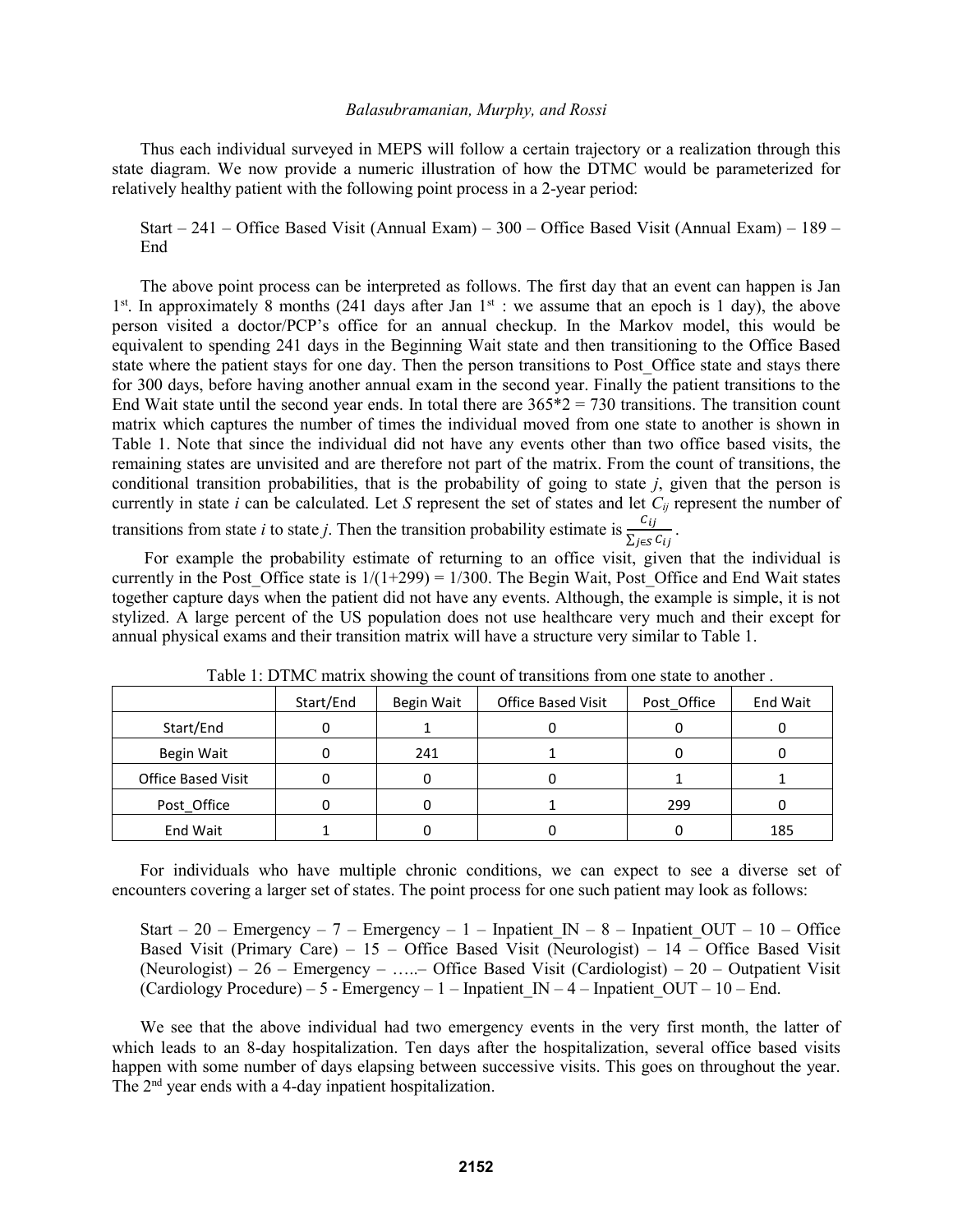Notice that is if we created a conditional transition probability matrix uniquely representing this individual (i.e. the probability of going to state *j*, given that the person is currently in state *i*) then we would get a very different matrix compared to that of the first person (with only the two office visits). In particular, for the second individual, the large majority of the 'Post\_' states (Post\_ER, Post\_Inpatient, Post Office) would be represented (indicating that the encounter types are diverse).

## **4 NUMERIC RESULTS**

In the previous section, we demonstrated how each individual's longitudinal history or point process could be quantified into a DTMC. We now discuss results in which DTMC is created in aggregate for two groups of individuals in the Medical Expenditure Panel Survey. Group A consists of all individuals (n=28145) surveyed in MEPS 2011 who had at least one healthcare encounter in 2 years. Group B consists of all individuals (n=8956) surveyed in MEPS 2011 with age greater than 50. Group B is a subset of Group A.

For each group, we create a transition matrix similar to Table 1, by adding up the counts across all individuals in the group (the total number of transitions for each group is in the millions). We then calculate the empirical probability estimate of being in state *i* as follows. Let C be the sum total of all transitions between any states across all individuals in the group. Then the empirical probability estimate of being in state *i* is therefore  $\pi_i = \frac{\sum_{j \in S} C_{ij}}{C}$  $\frac{S^{\mathcal{L}}U}{C}$ .

In Table 2, we compare how the probability estimate of being in state *i* differs between the two groups. The intermediate states such as Begin. Wait, End Wait and all the Post states, especially Post. Office state, understandably have larger probabilities. This is because more often than not, a patient has no events on a particular day. However, the average Group B patient spends less time in Begin. Wait and End Wait states (0.16 and 0.15 respectively) compared to the average Group A patient (0.21 and 0.25). This is because more events happen to Group B patients, reflected in the fact that the average Group B patient has a 0.56 probability of being in the Post\_Office state compared to 0.44 for a Group A patient. Once a Group B patient has an office visit, she transitions to the Post-Office Visit state and is likely to return to that state, through another office visit (which is also why the  $\pi_i$  value for Office Visit is higher for a Group B patient). The probability of having an inpatient hospitalization on any given day for a Group B patient is 0.00040, higher than 0.00026 for a Group A patient. These trends make sense since a Group B patient is older and therefore more likely to sicker than the average Group A patient.

Next, we look at specific transition probability estimates for the two groups. We focus only on the most important transitions in care, listed in Table 3. For example, having reached the Post\_Inpatient state, what is the probability that a patient is likely to (a) continue to stay on in the Post Inpatient state, (b) have an office visit, or (c) be hospitalized again, (i.e. transition to Inpatient\_In)? The time period after a patient is discharged from the hospital is considered a particularly crucial one. If adequate office-based care is not provided soon enough, the patient may be hospitalized again. Similar questions could asked about the Post ER state. In general, Table 3 reveals that the probability of having an office visit from Post Inpatient, Post ER, Post Office states is higher for Group B than it is for Group A.

### **5 OTHER APPLICATIONS**

As illustrated in the examples in Section 5 (the patient with two office visits in two years and the patient with a more complicated sequence of events) each individual's point process in the health system can be coded as a 'string' with a particular structure. Successive events types are always linked by the number of days elapsed between the events. Strings can be various lengths depending on the number of encounters. The publicly available MEPS dataset can be used to assemble thousands of strings, one for each surveyed individual. Below we list the meaningful insights that could emerge from analyzing such trajectories: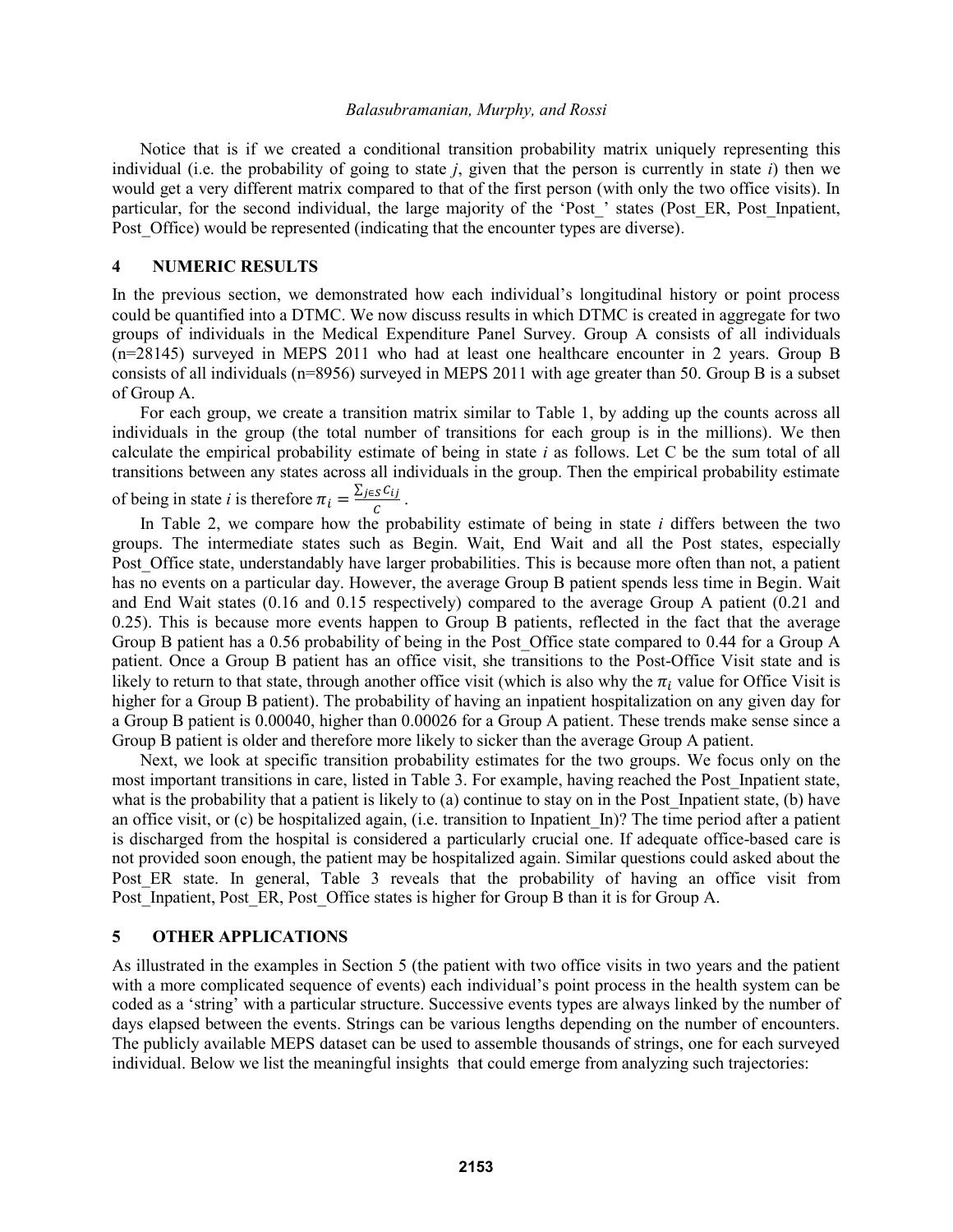1. Classification, Comparison and Prediction: Machine learning techniques could be used to categorize the strings into broadly similar groups. The similarity would be based on how closely matched the conditional probability matrices are (the matrix of raw counts could also be used).

| <b>State</b>              | $\pi_i$ values |                |  |
|---------------------------|----------------|----------------|--|
|                           | <b>Group B</b> | <b>Group A</b> |  |
| Begin. Wait               | 0.16772        | 0.25620        |  |
| <b>End Wait</b>           | 0.15177        | 0.21653        |  |
| <b>Office Based Visit</b> | 0.01946        | 0.01235        |  |
| Post_Office               | 0.56464        | 0.44265        |  |
| Home_Health_Event         | 0.00089        | 0.00038        |  |
| Post_Home                 | 0.01771        | 0.00796        |  |
| Inpaitent_In              | 0.00040        | 0.00026        |  |
| Inpatient                 | 0.00270        | 0.00168        |  |
| Inpatient_out             | 0.00040        | 0.00026        |  |
| Post_Inpatient            | 0.01056        | 0.00838        |  |
| <b>Outpatient</b>         | 0.00193        | 0.00104        |  |
| Post_Outpatient           | 0.04521        | 0.02845        |  |
| <b>Emergency</b>          | 0.00058        | 0.00057        |  |
| Post_ER                   | 0.01472        | 0.02198        |  |

Table 2: Empirical probability estimate of being in a particular state, by group.

Table 3: Selected transition probability estimates.

| From           | To                        | <b>Group B</b> | <b>Group A</b> |  |
|----------------|---------------------------|----------------|----------------|--|
| Post_Inpatient | <b>Office Based Visit</b> | 0.0225         | 0.0184         |  |
| Post_Inpatient | Post_Inpatient            | 0.9651         | 0.9730         |  |
| Post_Inpatient | Inpatient In              | 0.0032         | 0.0022         |  |
| Post ER        | <b>Office Based Visit</b> | 0.0191         | 0.0126         |  |
| Post ER        | Post ER                   | 0.9634         | 0.97816        |  |
| Post ER        | Inpatient In              | 0.0097         | 0.0004         |  |
| Post Office    | <b>Office Based Visit</b> | 0.0293         | 0.0229         |  |
| Post Office    | Post Office               | 0.9675         | 0.9746         |  |
| Post_Office    | Inpatient_In              | 0.0003         | 0.0002         |  |
| Post Office    | ER                        | 0.0006         | 0.0007         |  |

Using the diagnosis codes, which are also available in MEPS, strings could be aggregated for say patients who have only diabetes; or patients who diabetes and asthma; or some other combination of chronic conditions of interest. The conditional transitional probability matrix could be trained for specific combinations of diseases. The average behavior of a cohort, the variance within a cohort as well as the differences between two cohorts (with different combinations of chronic conditions) can be measured. Once parameterized, the Markov chains can be used to simulate future realizations, and the accuracy of these predictions could be evaluated prospectively. The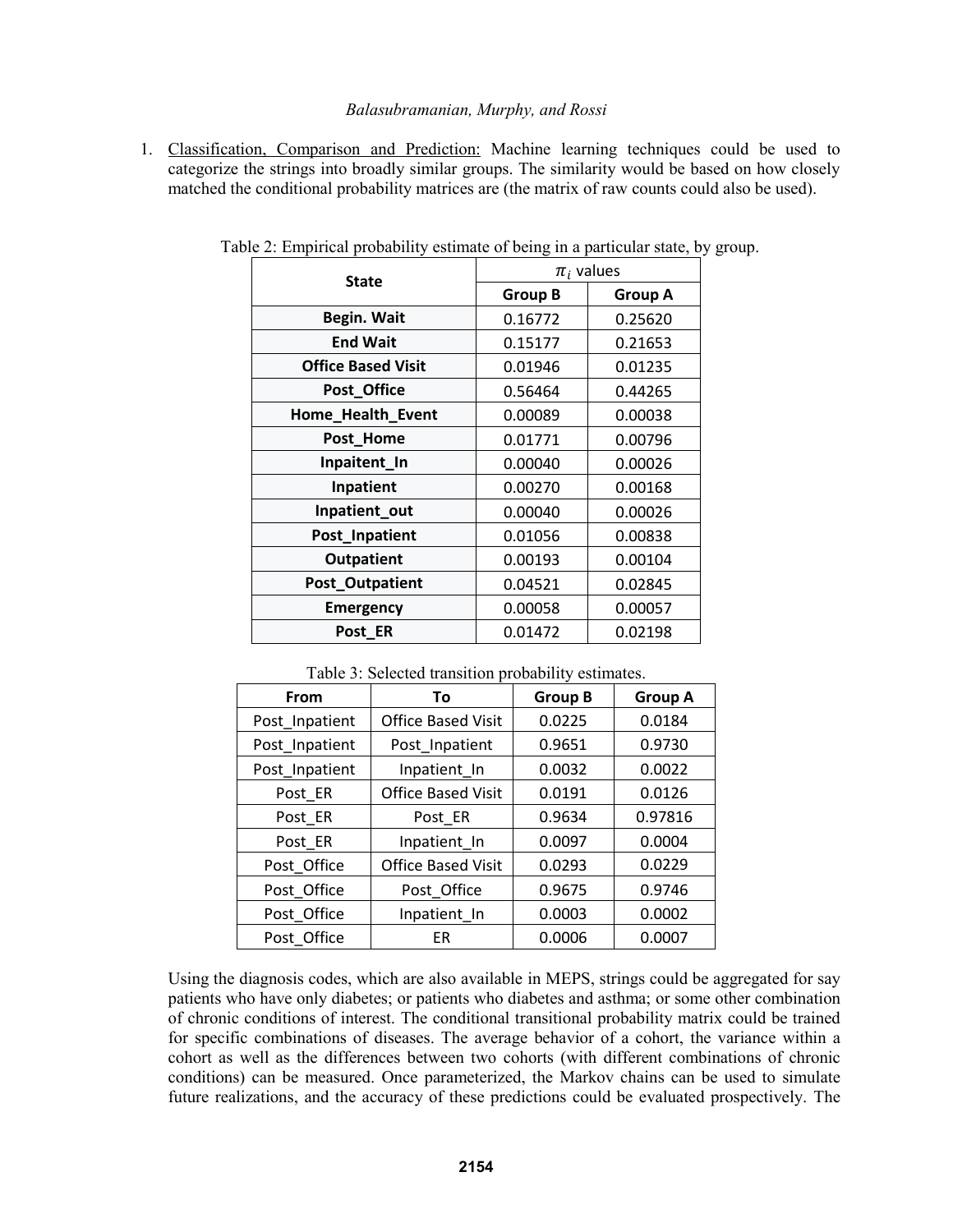classic outputs of a Markov chain such as first passage probabilities and durations, probability of transitioning to state *j* given that the individual is in state *i* in *t* epochs/days, mean recurrence times, all have useful interpretations. For example, if a patient has just been hospitalized, the probability of readmission in *t* days can be estimated.

- 2. Periods of Escalation: How often are escalations in encounter rates (higher than average encounter rates) observed in a timeline, and how long do such periods of escalation last? Escalations are important to quantify since medical errors are most likely to happen when care is fragmented across multiple settings. Such periods can be disconcerting for the patient, and it is important to have a nurse or a health coach help the patient navigate the healthcare landscape.
- 3. Aggregate-level Capacity Planning: As discussed earlier, when sufficiently many independent point processes are aggregated, Palm-Khintchine's theorem (Heyman and Sobel, 2003) states that the count of events in a particular time interval begins to approach a Poisson distribution. The event counts in this context refer to visits in a particular time period: weekly number of primary care visits; weekly number of visits to particular specialties; weekly number of ER visits and hospitalizations. The distributions of these events can therefore be estimated for capacity planning purposes. This methodology is particularly relevant to an integrated health system or an accountable care organization (i.e. a consolidation of various providers) providing a range of health services to a population.
- 4. Evaluating an Intervention: If a patient or a group of such high-utilizing patients are chosen for an intervention, then it is possible to evaluate whether the conditional transition probability matrix has changed significantly after the intervention began. For example, many practices are now employing a team of nurses and social workers to proactively improve the health of patients with a history of multiple hospitalizations and chronic conditions. The nurses and social workers help the patients be self-reliant, address social needs such as housing and insurance, reconcile their medications, establish a connection with a primary care doctor, and facilitate connections with specialists if needed.

If these prevention-focused interventions work, then we should see a change in the pointprocesses before and after the intervention. Prior to the intervention, patients exhibit a high rate of ED visits and hospitalizations. In the Markov model outlined above, they would largely be in the post ER or post Inpatient states with a relatively high conditional probability of having another ER or inpatient event. If the intervention works, we expect to see a decrease in time spent in the post ER or post Inpatient states, and an increase in Office Based visits and Post Office states. Even if a hospitalization does happen, the conditional probability of readmission might decrease compared to the period prior to the intervention, while the conditional probability of having an office-based visit and staying in post\_office state will be higher. It is also possible to add special new 'intervention' states dynamically, to reflect the situation that the patient now has an increased intensity of nurse and social worker visits/contact. To be truly rigorous, the results need to be compared to a control group that has not had an intervention. If a randomized control trial is not feasible, it is possible to instead analyze those patients whose point processes have the closest match to the intervention group.

# **6 CONCLUSION**

Simulation studies in the health applications realm have primarily focused on two areas: capacity planning for a particular health service (outpatient and surgical scheduling, emergency department or inpatient flow), and medical decision making under uncertain disease progression (for example, breast